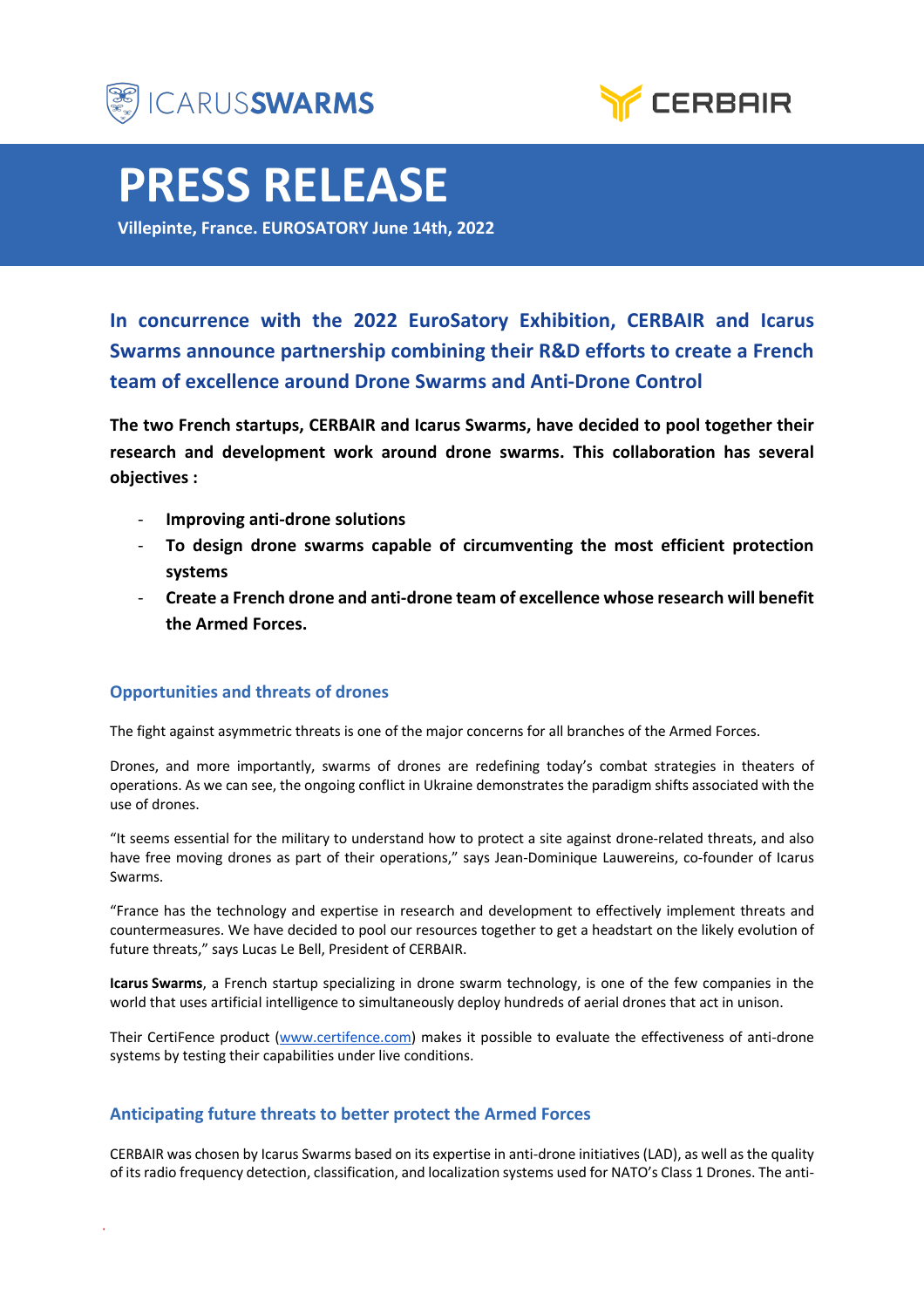



drone specialist hopes that such cooperation will improve the solutions it deploys in existing anti-drone (LAD) programs, such as PARADE for the Ministry of the Armed Forces or DCND for the Ministry of Justice.

CERBAIR will present their newest innovations at the 2022 EuroSatory Defense and Security Exhibition, a prestigious European Defense Conference held in Paris, France. For this occasion, the Montrougian company will present "HYDRA 300", the latest generation of advanced 'direction finder' designs for anti-drone (LAD) programs, as well as many other LAD vehicle integrations.

The two startups complement each other well, with one playing the role of the attacker (Icarus Swarms) and the other playing the role of the defender (CERBAIR), which allows them to incrementally develop unique expertise.

### **An Initiative Open to European Industrialists and Military Operations**

Icarus Swarms and CERBAIR have understood the enormous complexity of this problem, and in order to solve it, the major European players will have to work together and pool together their resources.

In particular, this collaboration includes regular training programs and real tests that can use every type of commercially available drone that can be purchased and used in modern conflicts.

The "penetration in difficult areas" part will be accomplished with the help of Anafi drones provided by French manufacturer, **Parrot**.

Henri Seydoux, CEO of Parrot said, "We are delighted to support this initiative. It will undoubtedly contribute to the excellence of French drone solutions."

**Naval Group**, who has collaborated with Icarus Swarms and CERBAIR on the Fight Against Asymmetric Threats program (LCMA), naturally joined this initiative as well.

Having worked with Icarus Swarms and CERBAIR for several years in the detection and fight against drone swarms, it was an easy decision to collaborate in this program. The Naval Group has been particularly interested in discovering devices that can be used to fight against asymmetric threats on-board military vessels.

In April 2021, the Naval Group organized an experiment that brought together CERBAIR, Icarus Swarms, and other companies to test the current detection and response capabilities to drone swarms. They are currently involved in projects with Icarus Swarm and CERBAIR to develop solutions to combat drone swarms and also use them for the benefit of its 'Naval' clients. Agile collaborations with startups in the group's ecosystem gives them an essential dynamic to provide rapid responses to the needs of their clients.

The last link in this new initiative is **KEAS**, a major player in the French civil jamming market in Europe, and strategic partner of CERBAIR in the anti-drone (LAD) program. Their new-generation electronic countermeasure (analogue, digital, fixed, and mobile) systems will prove useful in this new collaboration.

CERBAIR, Icarus Swarms and partners Parrot, Naval Group, KEAS hope to make this approach available to other companies in the field.